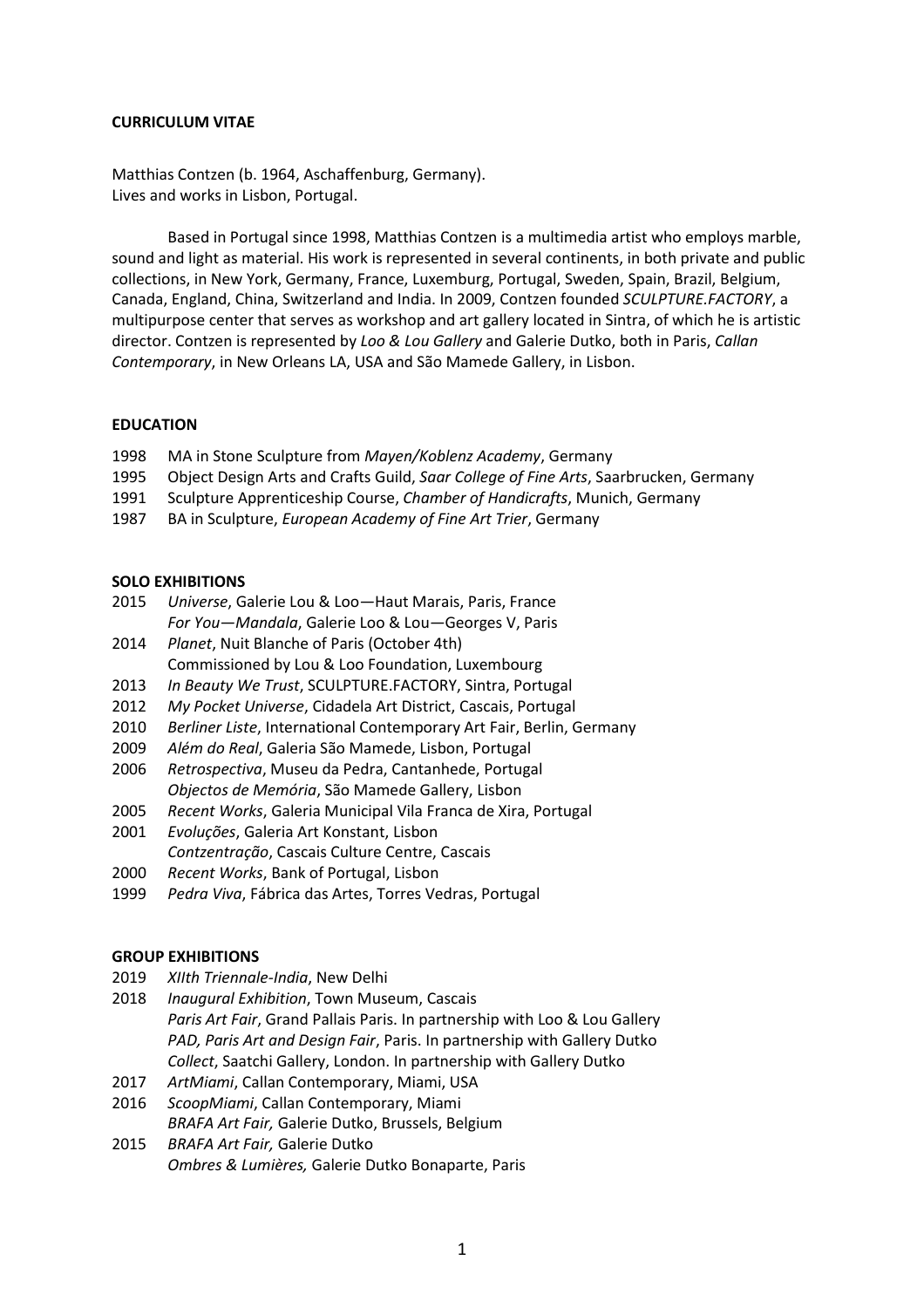| 2014 | Infiniment Art, Galerie Dutko Bonaparte, Paris                                          |
|------|-----------------------------------------------------------------------------------------|
|      | The Essence of Human Being, Batalha Monastery, Batalha, Portugal                        |
|      | Art Breda, Continuum Gallery, Breda, The Netherlands                                    |
| 2013 | Uttarayan Art Foundation II International Sculpture Symposium, Boroda, India            |
|      | Art.Fair Cologne, Continuum Gallery, Köln, Germany                                      |
|      | In the Heat of the Night, Continuum Gallery, Königswinter, Germany                      |
| 2012 | Reloaded, Sculpture.Factory, Sintra                                                     |
|      | Escultura de Matthias Contzen, Rui Matos e Vitor Ribeiro, Galeria São Mamede, Lisbon    |
|      | Colectiva de Escultura, Centro Cultural São Lourenço, Almancil, Portugal                |
| 2011 | Welcome to my Soul, Art   Form, Estoril, Portugal                                       |
|      | 1st International Sculpture Exposition, Sculpture.Factory, Sintra                       |
| 2010 | Artelisboa 10, Galeria São Mamede, Lisbon                                               |
|      | Colectiva de Verão, Centro Cultural São Lourenço, Almancil                              |
|      | Escultura de Ar Livre'10, Amadora, Portugal                                             |
|      | Sculpture Exposition, Continuum Gallery, Königswinter                                   |
| 2009 | ARTEMAR 2009, Denis Oppenheim International Public Sculpture Award, Estoril             |
|      | ArteLivre (public art exhibition), Town Library, Amadora, Portugal                      |
| 2008 | ARTEMAR 2008, International Sculpture Exhibition, Estoril                               |
|      | Exposição Colectiva, Galeria São Mamede, Porto                                          |
|      | Escultura Livre, Loures City Museum, Loures, Portugal                                   |
|      | Acervo, works from the Centro Cultural São Lourenço Collection, Almancil                |
| 2007 | Exposição Colectiva, Galeria São Mamede, Porto and Lisbon                               |
|      | ARTE LISBOA International Contemporary Art Fair, Centro de Congressos de Lisboa, Lisbon |
|      | VI Prémio Amadeo de Souza-Cardoso, Amarante, Portugal                                   |
| 2007 | III EMAAR International Sculpture Symposium, Dubai, United Arab Emirates                |
|      | Il International Sculpture Symposium, Paço de Mariña, La Coruña, Spain                  |
| 2006 | ARTE LISBOA International Contemporary Art Fair, Lisbon                                 |
| 2006 | Lapidea VIII, International Sculpture Symposium, Mayen, Germany                         |
| 2005 | I International Stone Sculpture Symposium Ontario, Toronto, Canada                      |
| 2004 | IV Simpósio Internacional de Escultura, Museu da Pedra de Cantanhede, Portugal          |
|      | SINEP 2004, Câmara de Lobos, Funchal, Portugal                                          |
| 2003 | Il Simpósio Internacional de Escultura, Sernancelhe, Portugal                           |
| 2002 | Il Encontro de Escultura em Pedra, Mafra, Portugal                                      |
| 2001 | I Simpósio de Escultura, S. João da Madeira, Portugal                                   |
| 1999 | I Simpósio Internacional de Escultura, Cantanhede                                       |
|      | I Simpósio Internacional de Escultura, Viseu, Portugal                                  |
| 2005 | ArteEstoril, Seteais Palace, Sintra, Portugal                                           |
|      | Made in Portugal, Groeneveld Sculpture Park, Almelo, Nehterlands                        |
|      | V Prémio Amadeo de Souza-Cardoso, Amarante                                              |
| 2004 | Objectos de Memória, Galeria São Mamede, Lisbon                                         |
|      | International Sculpture Exhibition, Echo Research Institute, Toronto, Canada            |
|      | Exposição Colectiva, Galeria Domus Varius, Lisbon                                       |
|      | ArteEstoril, Galeria São Mamede, Lisbon                                                 |
|      | Colectiva de Escultura, Casa da Cultura, Funchal                                        |
|      | Recent Works by International Artists, Valley Art Gallery, Toronto                      |
| 2003 | Toyamura International Sculpture Biennale, Hokkaido, Japan                              |
|      | IV Prémio Amadeo de Souza-Cardoso, Amarante                                             |
|      | III Prémio de Escultura City Desk, Cascais                                              |
|      | ArteEstoril, Centro de Congressos, Estoril                                              |
|      | Sculpture Park, ISCAC, Coimbra                                                          |
|      | Exposição Colectiva, Galeria Valbon, Lisbon                                             |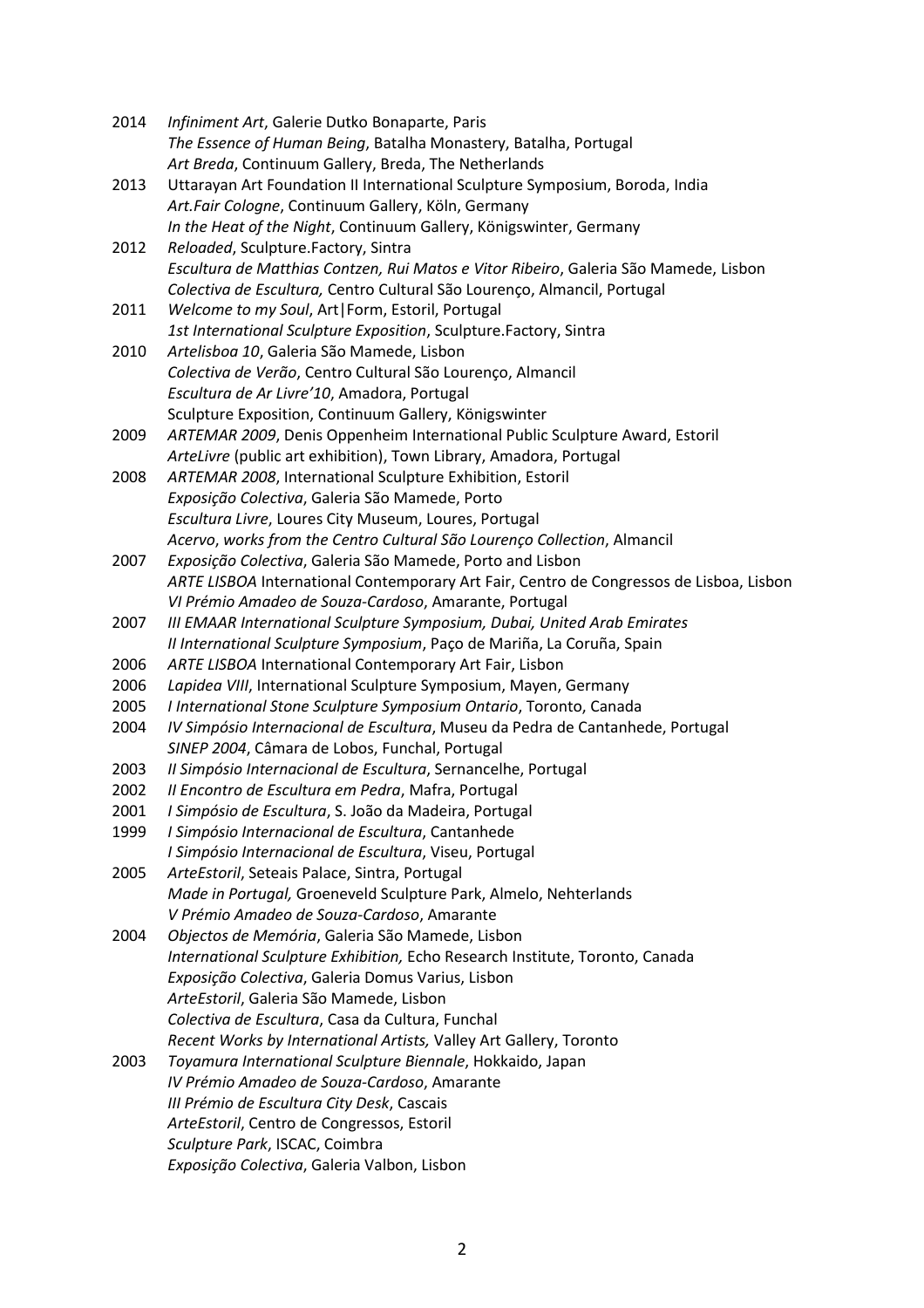*Colectiva de Escultura*, Galeria São Mamede, Lisbon *Porto Arte*, EXPONOR, Porto

- *Sintra Arte Pública II*, Sintra, Portugal
- 2002 *O Voo das Pedras*, Domus Varius Gallery, Lisbon *II Sculpture Award "City Desk",* Cascais Culture Centre *Colectiva de Escultura*, Espaço Ilimitado Gallery, Porto *Sintra Arte Pública I*, Sintra *Colectiva de Artistas*, International Sculpture Centre, Sintra
- 2001 *Maus-Hábitos Inaugural Show*, Maus-Hábitos Gallery, Porto *Di-Visões*, Espaço T Gallery, *Porto 2001 Capital Europeia da Cultura*, Porto *Arte Santander*, Santander, Spain *Colectiva de Escultura*, Fábrica das Artes, Torres Vedras, Portugal
- 2000 *Erótica 2000*, Fábrica das Artes, Torres Vedras *ArtHouse*, Temporary Gallery, Cascais *1st Sculpture Exhibition*, Casa da Guia, Cascais *Sculpture Works*, Amadora-Sintra Hospital, Amadora, Portugal
- 1999 Raquel Prates Gallery, Cascais
- 1987 *Graduation Show*, European Academy of Fine Art Trier, Germany

# **PUBLIC PRESENTATIONS**

- 2016 "Light of Humanity," Changsha University, Changsha, China
- 2013 "Match Box Universe," Uttarayan Art Foundation, Boroda, India

# **AWARDS**

- 2014 1st Sculpture Award, *VIII VERA World Fine Art Festival*, Lisbon, Portugal
- 2008 Acquisition Award, *ARTEMAR ESTORIL*, International Sculpture Exhibition, Portugal
- 2007 Nomination, *VI Prémio Amadeo de Sousa Cardoso*, Portugal
- 2006 Lapidea VIII, International Sculpture Symposium, Germany
- 2005 Nomination, *V Prémio Amadeo de Sousa Cardoso*, Portugal
- 2003 Nomination, *Toyamura International Sculpture Biennial*, Japan Nomination, *IV Prémio Amadeo de Sousa Cardoso*, Portugal
- 2002 1st Sculpture Award, *II Sculpture Award City Desk*, Portugal
- 1995 3rd Object Design Award, *International Design Competition "Cultures & Matiéres",* Sarrbruecken, Germany and Nancy, France

## **COMISSIONS**

- 2016 *Light of Humanity*, Changsha Sculpture Park, Changsha, China
- 2007 *III EMAAR International Sculpture Symposium*, Dubai, United Arab Emirates *II International Sculpture Symposium*, Paço de Mariña, La Coruña, Spain
- 2006 *ArteLisboa International Contemporary Art Fair*, Lisbon, Portugal
- 2005 *I International Stone Sculpture Symposium Ontario*, Toronto, Canada
- 2004 IV Simpósio Internacional de Escultura de Cantanhede SINEP 2004, Ilha da Madeira
- 2003 Il Simpósio Internacional de Escultura de Sernancelhe
- 2002 II Encontro de Escultura em Pedra, Mafra
- 2001 I Simpósio de Escultura de S. João da Madeira
- 1999 I Simpósio Internacional de Escultura de Cantanhede I Simpósio Internacional de Escultura de Viseu